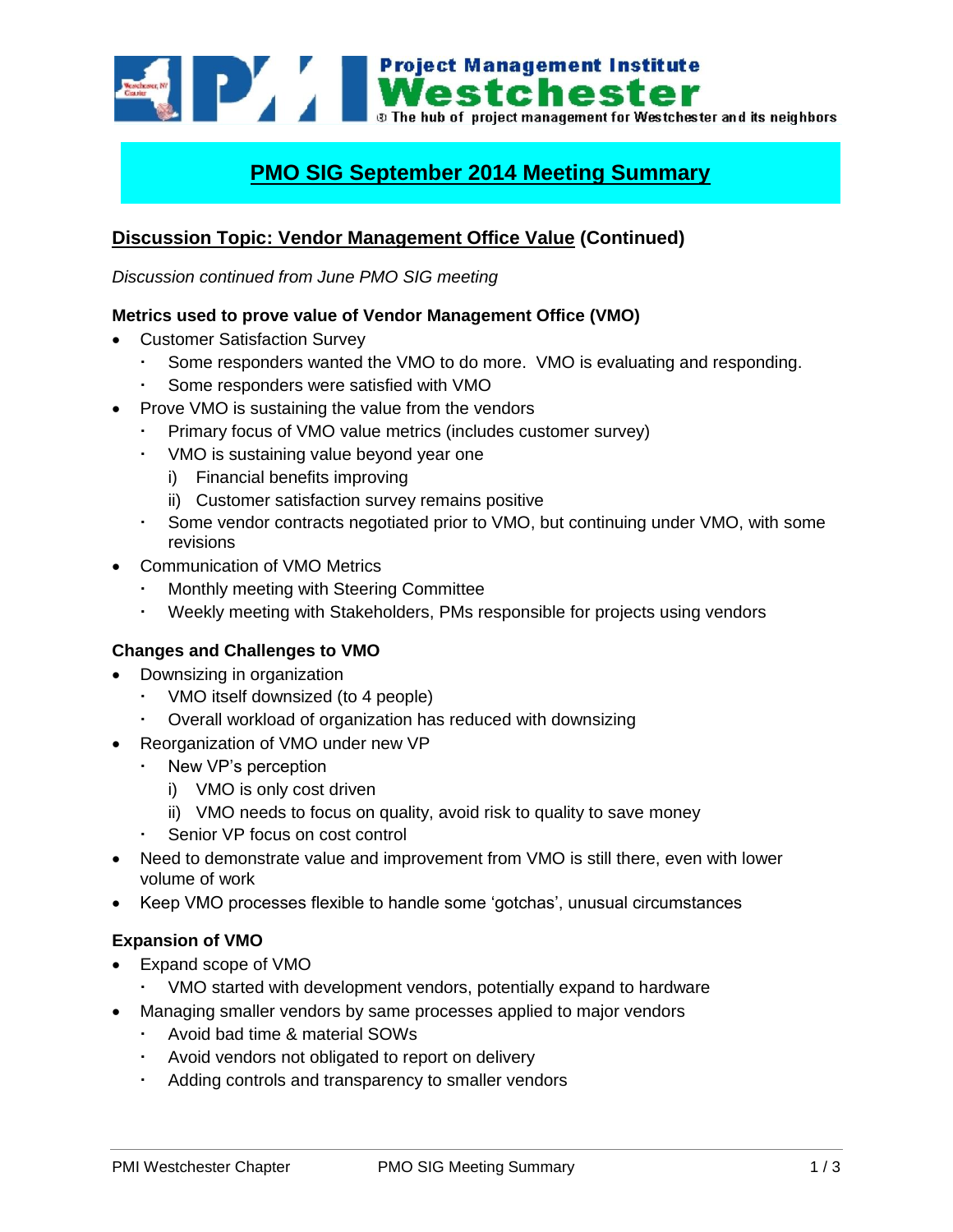

## **Discussion Topic: Vendor Transitions**

### **Transitioning to New Vendor**

- Transition plan needs to include
	- Specific transition targets
	- Timeline for transition
- Billable vs. Non-billable transitions
	- Negotiate with vendor to have billable work begin after transition
- Risky to have transition on time & materials basis
	- SOW with deliverables, but no schedule risks uncontrolled T&M for transition

#### **Transitions within Vendor Teams**

- Staff turnover or rotation on vendor team
	- Newcomers to team deliver at slower pace due to learning curve and transition
- Negotiation with vendor on turnover/rotation
	- Vendor provides 2 additional, non-billable resources to team
		- i) Begin on the job training, integration into team, familiarity with customer
		- ii) Additional resources cover for time off taken by team members
		- iii) Ready to become full team resource replacements when turnover/rotation occurs
	- Vendor designates Team Leads responsible for mentoring
- Project considerations for team rotation
	- Maintaining customer confidence on team delivery, minimal impact of rotation
	- Provision for non-billable hours in customer project to compensate for transition time and/or learning curve added by staff rotation

### **Offshore Vendor Transition Considerations**

- Negotiate to have resources come onshore (no additional expense) to transition, then return offshore to continue
- Have some Team Leads onshore, responsible for offshore team performance

### **Next Meeting**

Next meeting is in October. Topic TBD.